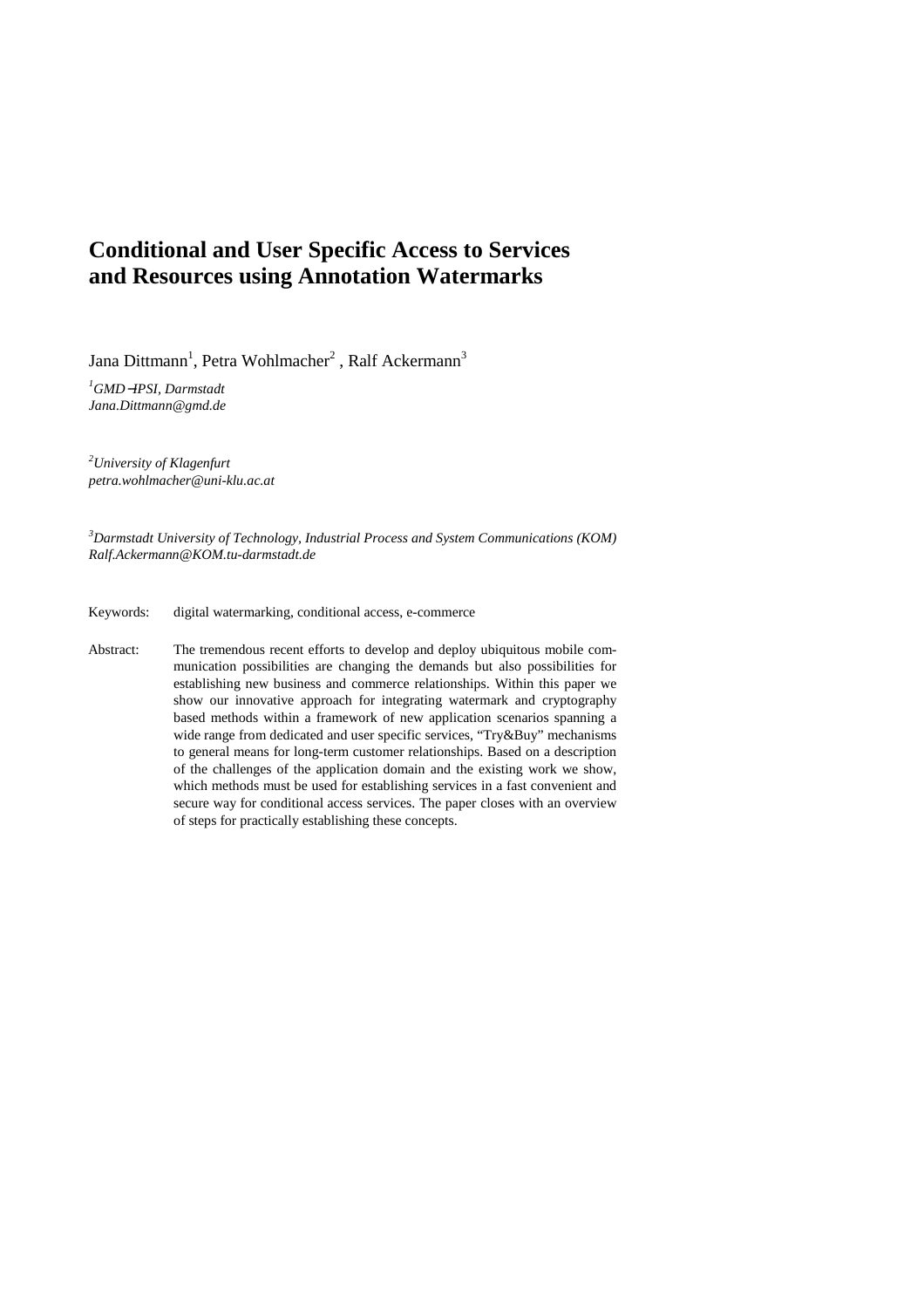#### **1. INTRODUCTION**

Nowadays, multimedia systems are increasingly used. Capturing, storing, editing, retouching, printing, copying, and transmitting high quality colored images has become lucrative business, as well as one focus of national and international research institutions and organizations. With all this new and powerful imaging technology, unfortunately digital data can easily be manipulated and multiplied without information loss. To prevent the production of unauthorized copies, misuse, and theft of material, beside legal regulations mainly security solutions are required to provide control mechanisms.

Digital watermarking combined with other (cryptographic) mechanisms allows to offer several security services today. Robust digital watermarking can be used to claim copyright protection by embedding authors, producers or customer information (known as copyright watermarks and fingerprint watermark). Fragile watermarking techniques address the recognition of manipulations, known as integrity watermarks. Beside securing copyrights and authenticity of digital data, watermarks are used to annotate the data and provide additional information to the users. Therefore, these watermarks are called annotation watermarks [DSKS00].

Beside the security features of digital watermarks, the watermarking approaches facilitate additional value in electronic commerce. Printed documents annotated with watermarking information, allow to connect them with the digital world. For example, images of advertisements printed in newspapers may include annotation watermarks. Showing the image to a camera, the annotated image enables a direct and easy connection to the internet page of a dedicated company or vendor. This procedure is much easier and faster than typing in an URL which is moreover error-prone and difficult to handle. Technical solutions for this scenario are already available, e.g., MediaBridge [Dig01]. Furthermore, the embedded information can represent action descriptions to occur during retrieval of the watermark. This kind of annotation watermarks is also called active watermarks. For instance, with Digimarc MediaBridge, the watermark signal can be detected and read with a PC camera and the Digimarc MediaBridge reader (see [Dig01]).

Using these features, added watermarks conveys much more information to the consumer than text or audio alone. And with the advent of such active digital watermarking, yet another level of information can be invisibly added to an image. This additional information remains dormant until the reader software detects it. The information can then be displayed, used to control the software or hardware that is processing the image, and used to obtain more information from the internet. This dormant information gives the image intelligence; hence Digimarc have coined the term "smart image"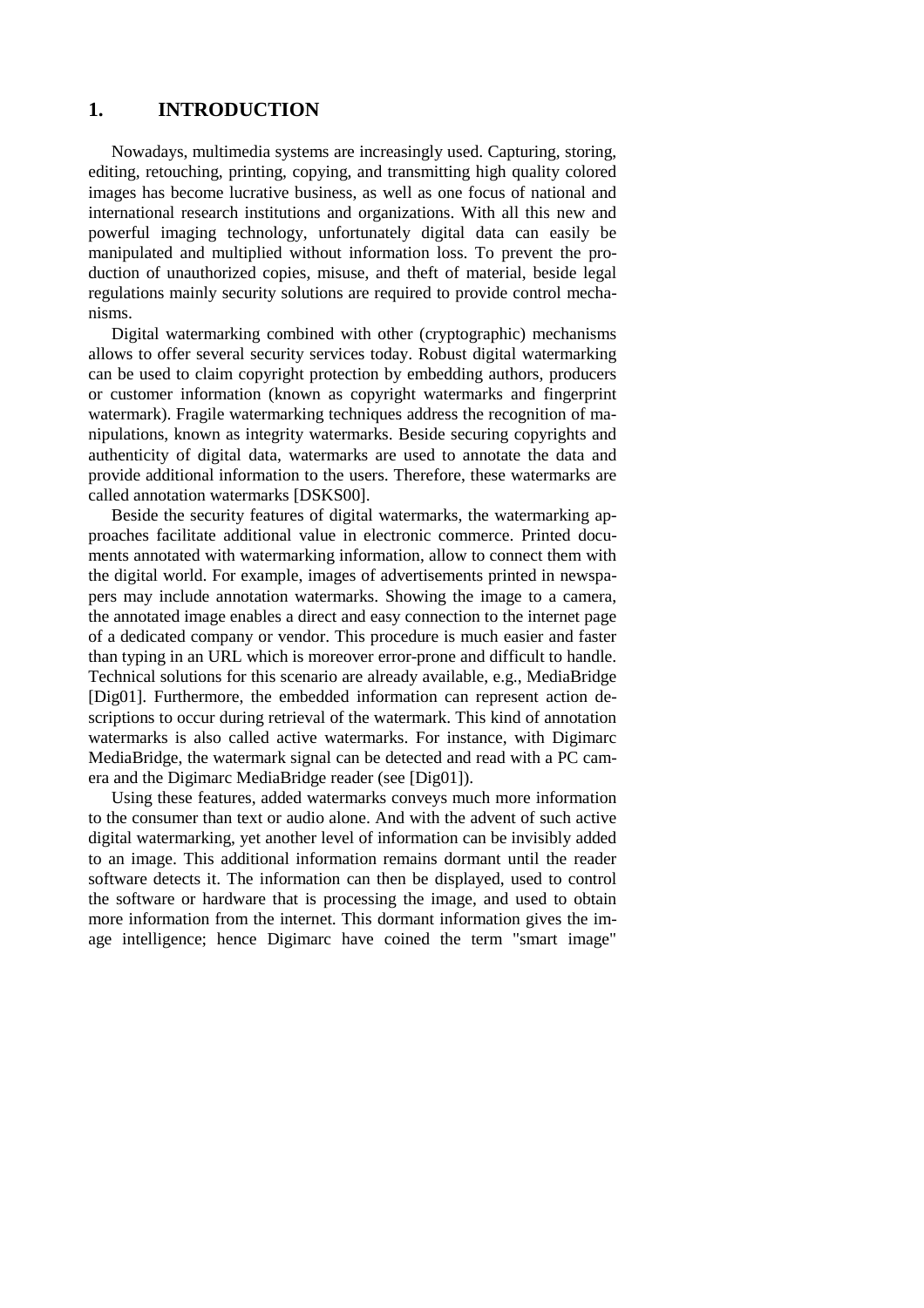[Ala00]. Annotation watermarks can bridge gaps between various media representations.

Beside these new applications for watermarks, there is another ongoing process that supports the increasing mobility of people. Particularly, the setup of UMTS-technology based networks form a basis for the crowing of mobile business (M-Business) and especially mobile commerce (M-Commerce). Prognoses claim that in 2003 more than 1 billion people are going to use mobile phones. Additionally, further developments of personal digital assistant (PDA) together with appropriated security mechanisms are going to make them more suitable for mobile access to different networks. Both trends will lead to a high success for the M-Commerce sector.

Annotation watermarks are especially appropriated for M-Commerce, because they can easily support additional information which can be used for mobile access. Additionally, since annotation watermarks are available in a separate medium e.g. in a hard-copy version, they allow an easy way to get people paid for these additional information. But it is quite clear, that even unauthorized people owning a watermarked image, could try to get access to this information. Therefore, there is need for conditional access mechanisms. Those should combine annotation watermarks, strong cryptographic and online-communication mechanisms as provided by innovative equipment like WAP-Handies or networked PDAs.

In our paper we discuss new approaches to combine annotation watermark with additional security features to provide approaches for access control in M-Commerce applications. Our intention is to design a new conditional access mechanism combining annotation watermarks with cryptographical mechanisms. Initially, in the next section we describe important aspects of M-Commerce. In section 3 we give example scenarios that use annotation watermarks for access control strategies. In section 4 we discuss technical solutions together with cryptographic issues and possible attacks. Finally, we give conclusions and point out some future work.

# **2. ASPECTS OF M-COMMERCE**

Traditional economy is under a rapid development and change at the moment in order to adapt to the needs of global markets and an evolving information and knowledge society. This results from a number of factors including the development of new communication devices and their general availability at relatively low prices, the ongoing deployment of new communication networks (such as GPRS or UMTS) that start to ensure a general network connectivity as well as from the evolving uses of the internet for both identifying products and offers as well as for purchasing those. That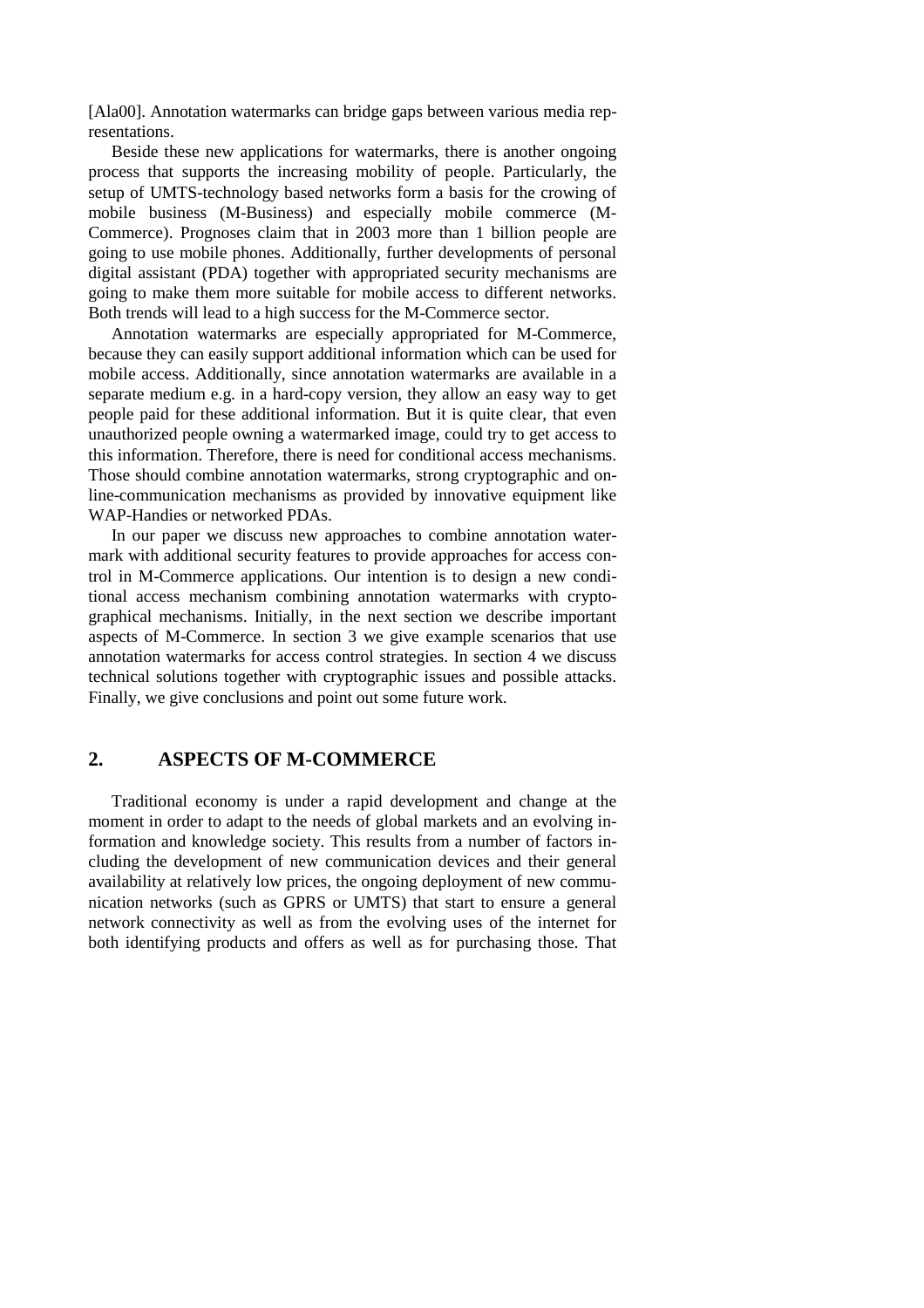leads to a new innovative kind of business and communication relationships that we describe as M(obile) Commerce.

The current mechanisms usually try to map existing procedures such as (search, order and buy a product) to the new (networked advertising and purchasing) channels and thus do not exploit all the potential benefits.

We give a definition of the area of and the characteristics that we have identified. In the conventional case (e.g. a customer buying a book) the product that he purchases is static. For both the customer (because he probably wants to receive updates, enhancements or just additional information to the item he has purchased) as well as for the producer or vendor of the item (who e.g. may want to sell more products or receive personalized information about the buyer), having a further interaction is very reasonable.

Though a number of possible ways for establishing such an ongoing relationship exist (think of a WWW page where new information is available for download or a kind of mailing or information list or a "push channel" that the customer is described to) which usually lack a fine granularity of identifying a particular partner and usually involve typing in a certain WWW address or filling out and sending a form. If the information how to do that is printed at the item itself without having an additional layer of indirection it may outdate and be incorrect very fast as well.

From those facts we can identify the following features that should be supported by a protocol framework appropriated for M-Commerce:

- placing individual information on an item should be possible at low cost, at a "late" (maybe just the selling) time within the production and selling process and regarding a fine granularity of distinguishing between customers, conditions and point of sale as well as price,
- the placement of the information should be as less obtrusive as possible though this requirement may be lowered under certain circumstances,
- retrieving and using the information should be easy and convenient for a user. Within the retrieval and usage process a flexibility (e.g. by means of an indirection step which gives) should be possible.
- since the mechanisms described above may influence a customers privacy (e.g. by having the means for tracking transactions and even user behavior) possible approaches have to regard this fact at an early design phase already. Legal regulations demand that a user should be aware of possible uses and must have a chance to actively influence or avoid them.

The application areas that we describe have a number of requirements that can not fully met using just conventional protocols. Especially they benefit from closing the existing gap between different media presentations and transport channels.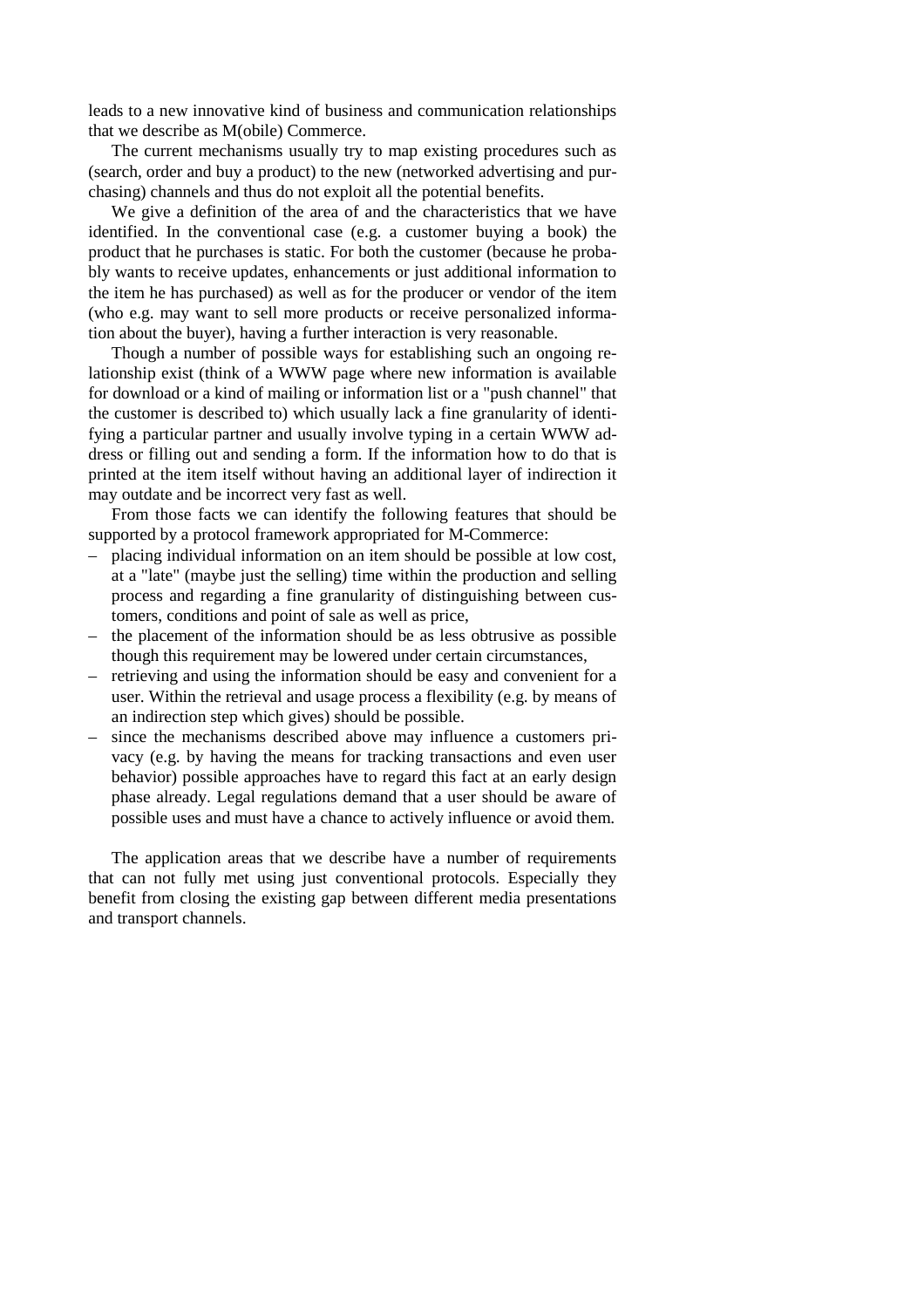# **3. SCENARIOS USING ACCESS CONTROL**

Access control mechanisms provide solutions for M-Commerce provider to limit access to additional value services for paying or preferred customers. In this section we discuss example applications for access control using annotation watermarks: E-Book, Errata, Prepaid Services, Try&Buy, and Long Term Customer Relationships.

- 1. **Buying Books:** Barcode and possible combination with other characteristics determine service. Buying books online or getting updates for them later on is a service that is very common meanwhile. A book holds a number of characteristics such as its ISBN that allow to identify it – but does that on a level that is not fine grain enough. By adding additional information via an annotation watermark to (e.g.) the printed barcode label there is a more flexible way to provide hidden information about the seller or the type of contract or price that was used or how to grant access to further information.
- 1. **Errata:** Update service with annotation watermarks. For a large number of products (either electronic but conventional ones as well) it is necessary to update information such as configuration data, firmware or just to provide corrections to the content. In these cases it is quite desirable to provide individual services to a user that has already paid for that service or is willing to do so. In this case an (individual) annotation watermark can be used to uniquely identify both the item as well as the selling channels. Thus, it is easier to ensure that the correct information is delivered and only persons that are also meant to receive it may use the service.
- 2. **Prepaid Services:** Code activates service. The prepaid service scenario offer the possibility to embed codes as annotation watermark into the data. Only after ordering an additional code, the additional service is activated and can be used.
- 3. **Try&Buy:** Partial access to annotations. Try&Buy mechanisms support authors, producers, resellers or content providers to allow evaluation of the data by potential customers. Interested parties receive data in inferior quality first to evaluate and to verify their intentions to buy the product. The data is not delivered in the original quality until the payment was done or until special conditions are fulfilled. Try&Buy transactions can be realized by a transparent encryption method.

Another method is to restrict the access to the annotation watermark. For instance instead of reducing the quality of the images, the access to the annotation watermark is limited. If the customer has paid, he receives access codes to the full annotated data and the functionality.

4. **Long Term Customer Relationships:** Counting usage and getting additional service. Annotation watermarks can be used to support long term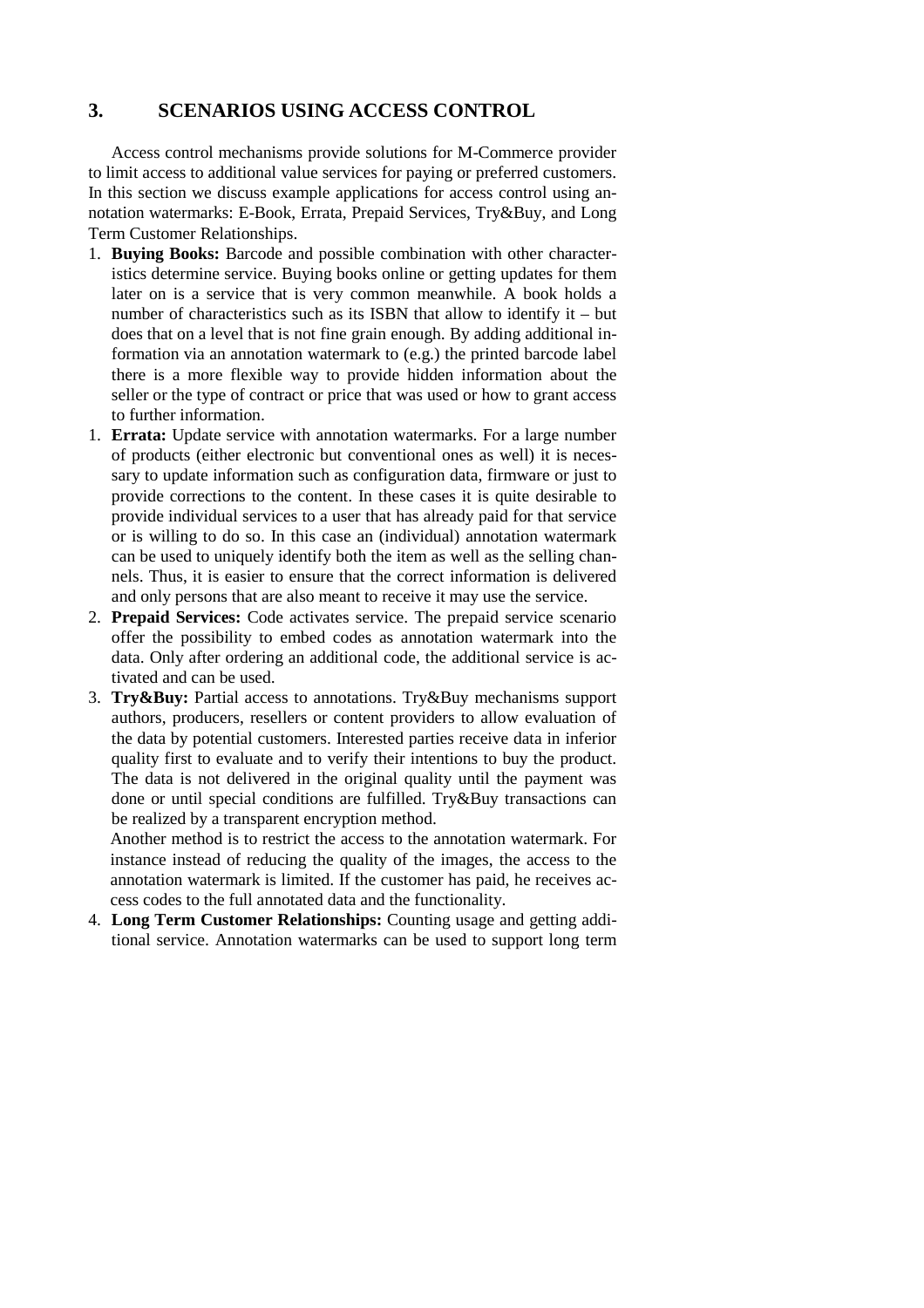customer relationships by using the watermarks like discount stamps. The issued annotation watermarks are counted and provide additional service depending on the amount of annotation watermarks the user can present.

## **4. TECHNICAL SOLUTIONS**

All aforementioned scenarios together with their mechanisms do have in common, that they can (and usually must) rely on cryptographic support for a number of reasons. Annotation watermarks are particularly appropriated because they can not be forged since a specific (cryptographic) key is kept secret. Therefore, only the dedicated company owning the key is able to embed the watermark and also to remove the watermark information of an image. Additionally concerning images, the embedding of annotation watermarks can not be detected by human eyes and therefore, these watermarks do not effect the optical vision. Particularly, a costumer has an interest that the watermark is not damaged, lost or stolen, and thus, he will handle them carefully and take care of them.

Because images including watermarks can be copied without information loss and hard copies can be given away to any other person than the legitimated owner, e.g. the buyer of a book, further mechanisms are needed. These mechanisms should prevent the misuse of information by not legitimated persons or at least make it more difficult to misuse it. However, the level of security depends mainly on the amount of money that is investigated for security mechanisms – but the cost of the mechanisms should not be higher than the cost of a damage that might be caused without security mechanisms.

To provide conditional access for additional services or services for longer term customer relationships we use annotation watermarks and design four different strategies:

- Approach 1: Discount approach annotation watermark is used as discount stamp.
- Approach 2: Secret sharing approach annotation watermark is only accessible by combining several (shared) keys to get the information or additional service.
- Approach 3: Partial access approach annotation watermark is partly accessible and contains further protected information which is only accessible by combining several (shared) keys to get the information or additional service.
- Approach 4: Key watermark approach annotation watermark is used as a key to get access to another annotation watermark.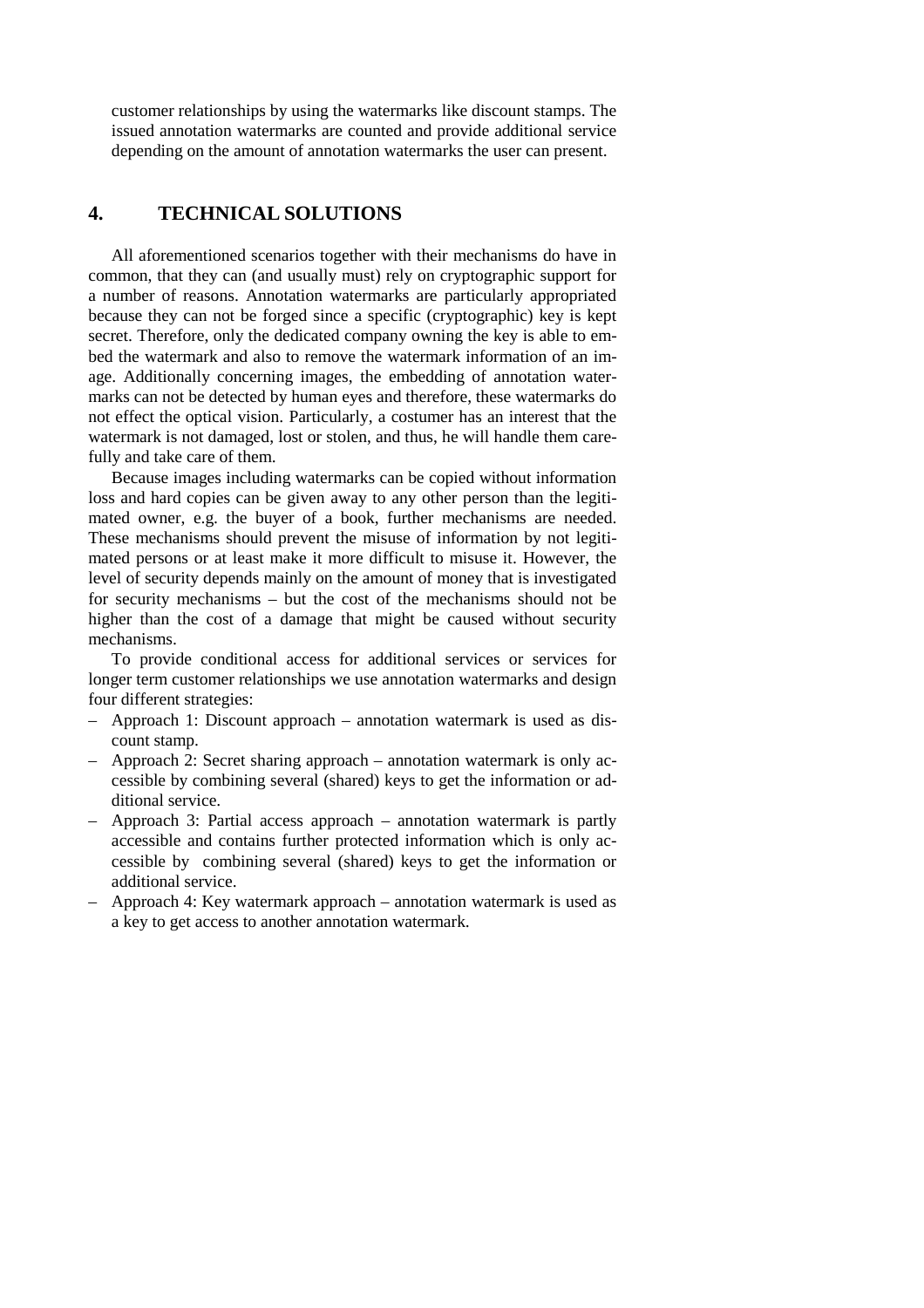Approach 1 can be solved by an application, which counts the annotation watermarks registered by an user and provides the appropriate service depending on the accumulated discount stamps. Problems here are user identification and replay attacks. The annotation watermark needs to be designed like a fingerprint watermark to get unique identification of customers. To avoid replay attacks or limit the multiple usages the application has to register the usage.

Figure 1 illustrates an example of the discount protocol. A user has collected several watermarked data, he can register his data with the discount stamps via a discounting server, which can also be a part of the shop system itself. In the figure, the discounting server is shown as an separate part to collect discount stamps from different shops which are valued in all shops. The server creates a login for the user (here we can also use pseudonyms) and registers the watermarks. The shop systems have access to the discounting server and can request the accumulated watermarks and determine the discount stamps to grant discounts.



Figure 1: Discount approach

Approach 2 can be solved by cryptographic mechanisms, described in section 3.1. The annotation watermark is only accessible when the user has collected all necessary shared keys or even a specific number of them. Figure 2 illustrates the secret sharing approach. The user retrieves several keys from other or the same party, which allows to access the annotation watermark. In the figure, he stores the partial keys in a key database locally. Only the annotation watermarking algorithm knows how to use the shared keys within a dedicated secret sharing scheme.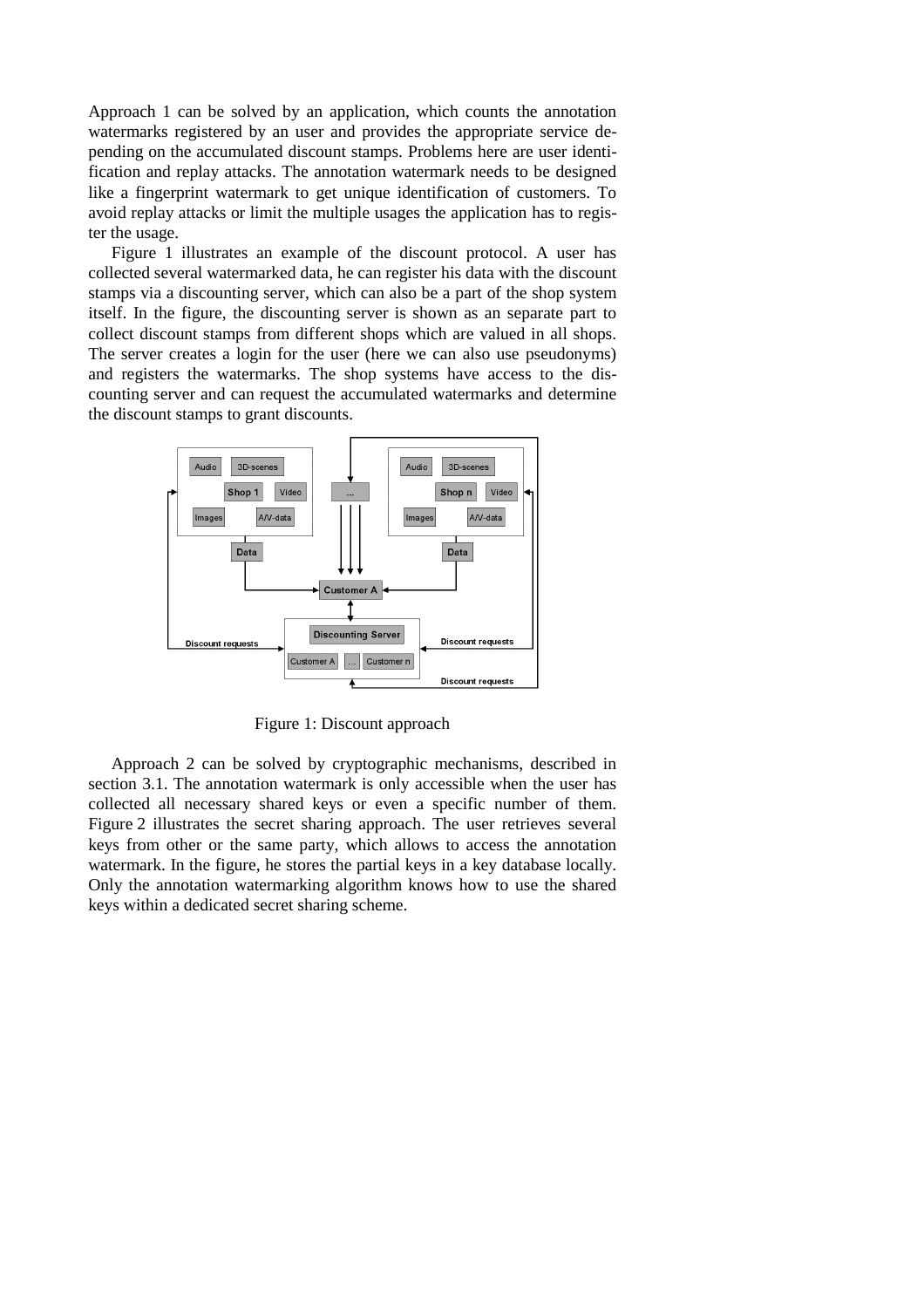

Figure 2: Secret sharing approach

In approach 3, the annotation watermark contains two parts: part 1 is fully accessible and part 2 is protected by one or more keys. Thus, approach 3 is a combination of a general accessible annotation watermark and approach 2. Figure 3 illustrates how the user can get access to the watermark.



Figure 3: Partial access approach

In approach 4, the annotation watermark itself is used as a key for another annotation watermark, that contains e.g. the service for the costumer. The key can represent e.g. information for the annotation watermarking algorithm how to retrieve the watermarking from specific data. This kind of annotation watermark can be used in approach 2 or 3 to provide the neces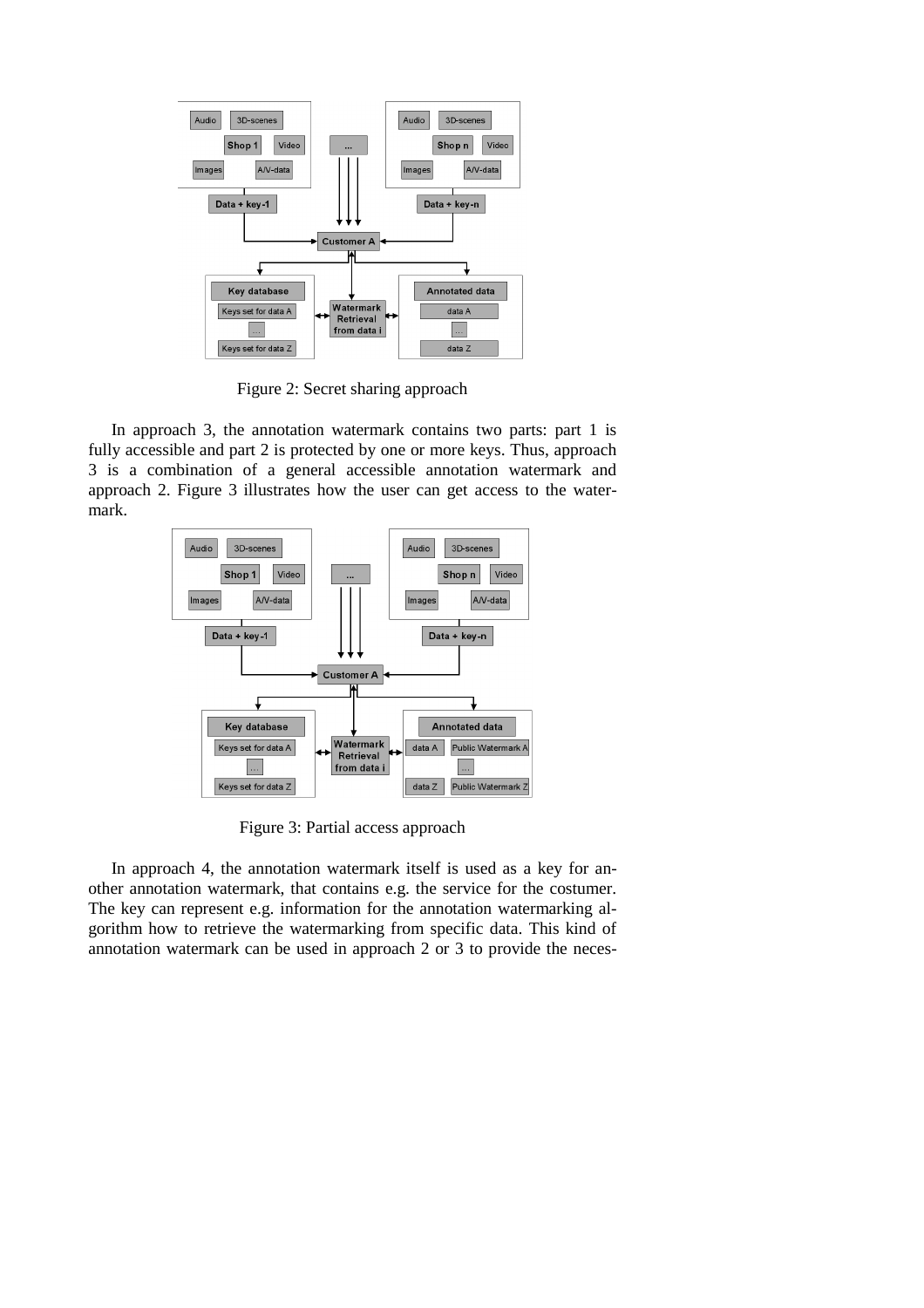sary keys. Here, the customer buys data with an annotation watermarking containing the key to access other annotation watermarks. The approach is shown in figure 4.



Figure 4: Key watermark approach

In the following, we describe mechanisms for approach 2, which can also be used in approach 3 and 4. Additionally, we describe some attacks and point out some counter-measures.

## **4.1 Cryptographic solutions**

To realize approach  $2$  – the secret sharing approach – watermarking techniques can be combined with cryptographical mechanism and organizational aspects. The main idea is to use a well-known cryptographic mechanisms called secret sharing scheme where data are shared into several (secret) parts. Here, a secret splitted into *n* parts can be shared between *n* parties. The characteristic of these schemes is that the original data can only be reconstructed if and only if all *n* parts are known. There exist further secret sharing schemes like threshold schemes [Sham79], where only at least *t* out of *n* parts (where  $t \le n$ ) need to be known to reconstruct the whole data. In the following, we will focus on the *n*-out-of-*n* approach where we need all parts. In our context, these parts are called partial keys.

Due to that, we split our data e.g. representing information about the costumer-service into *n* partial keys. These keys should be stored on different places: firstly, we store one partial key as a annotation watermark in an image. All other  $n-1$  partial keys are stored on other places – of course they can also be embedded in annotation watermark, and perhaps also different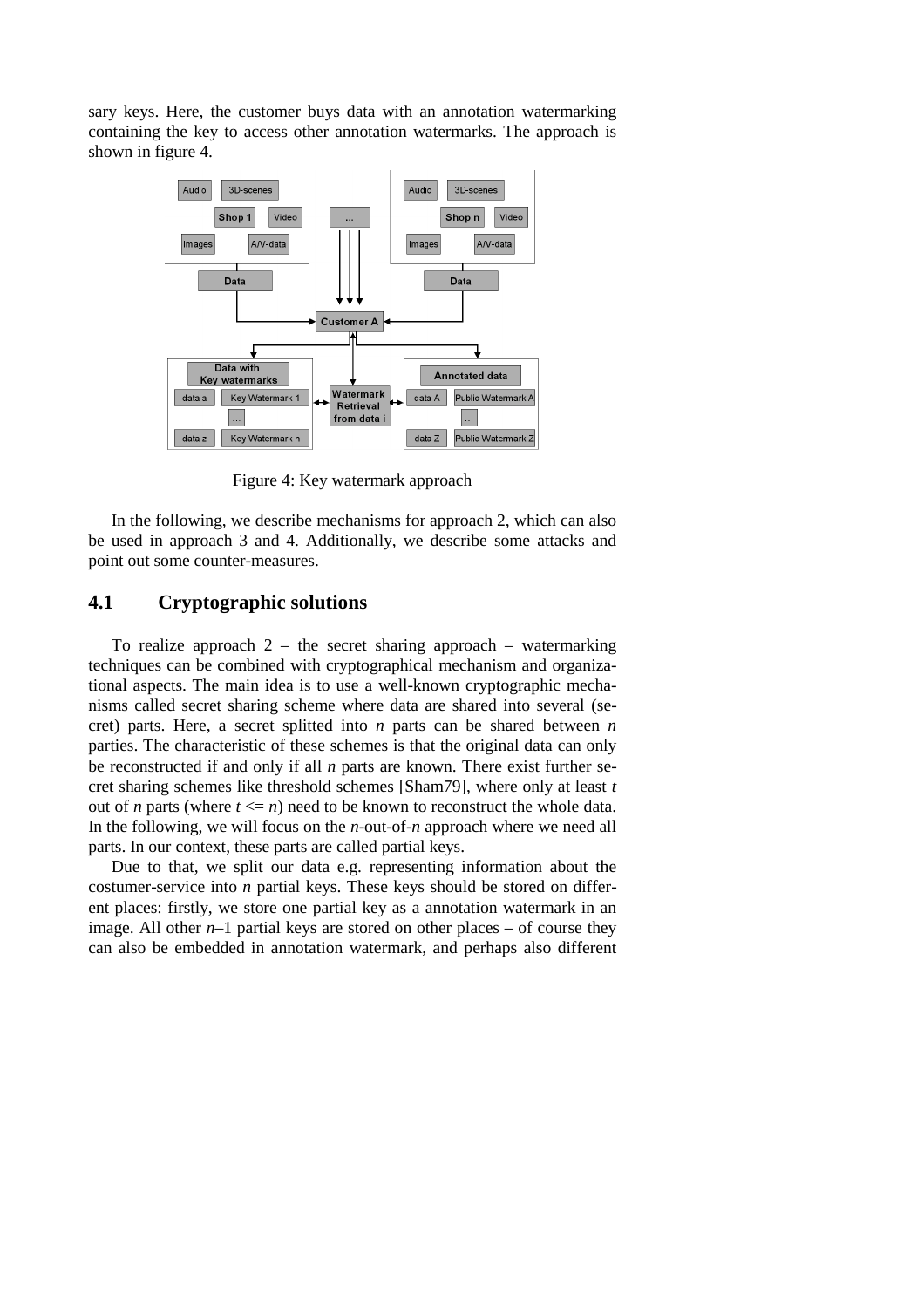storage media in such a way that this data is only available separately. This means, the mechanisms might also differ in the way how partial keys are made available. Depending on the application, it needs to be analyzed how many partial keys and how many different storage media are practicable. For the description of the basic idea, in the following we will only look at data splitted into two partial keys.

Because in M-Commerce a large number of costumers need to be addressed via a broadcast media (e.g. a newspaper), the annotation watermark represents one secret which is transported via the broadcast media. Therefore, a main requirement for annotation watermarks is that the embedded information is always identical. Otherwise, the application needs to provide different data for different users which can not be realized from the perspective of a broadcast application. The other part of the necessary information (e.g. second part of the secret) is distributed via another way and might be stored on distinctive media. For instance, this secret data can be sold as an additional card concerning codes for access called access-code card. Those access codes can be presented e.g. by numbers or even barcodes, where a barcode-scanner can be connected with personal computer or a personal digital assistant (PDA), or even by other images also including watermarks which can be recognized by the camera. If the card together with the annotation watermark is processed by the dedicated application, the original data can be reconstructed by using both partial keys. Then, the user grants access to specific information or services.

## **4.2 Example**

The following example concerns approach 3, the partial access approach. We will point out the main proceeding and mechanisms by using two partial keys: A costumer buys a newspaper where the images of advertisements include annotation watermarks but also one partial key  $k_1$ . Using his personal computer, he start the dedicated application and shows the watermarked image to the camera used by the application. The camera scans the image and hands it over to the application that detects the annotation watermark as well as the partial key  $k_1$ . By using the information provided by the annotation watermarks, the costumer gets connected to the dedicated internet page. The key  $k_1$  causes the application to show the costumer a message. This message concerns that he can get value-added services by buying specific access-code cards.

Now, the costumer visits a (even internet-) shop where he can buy access-code cards. Here, he has to choose from different cards for different value-added services. He chooses one and pays for it.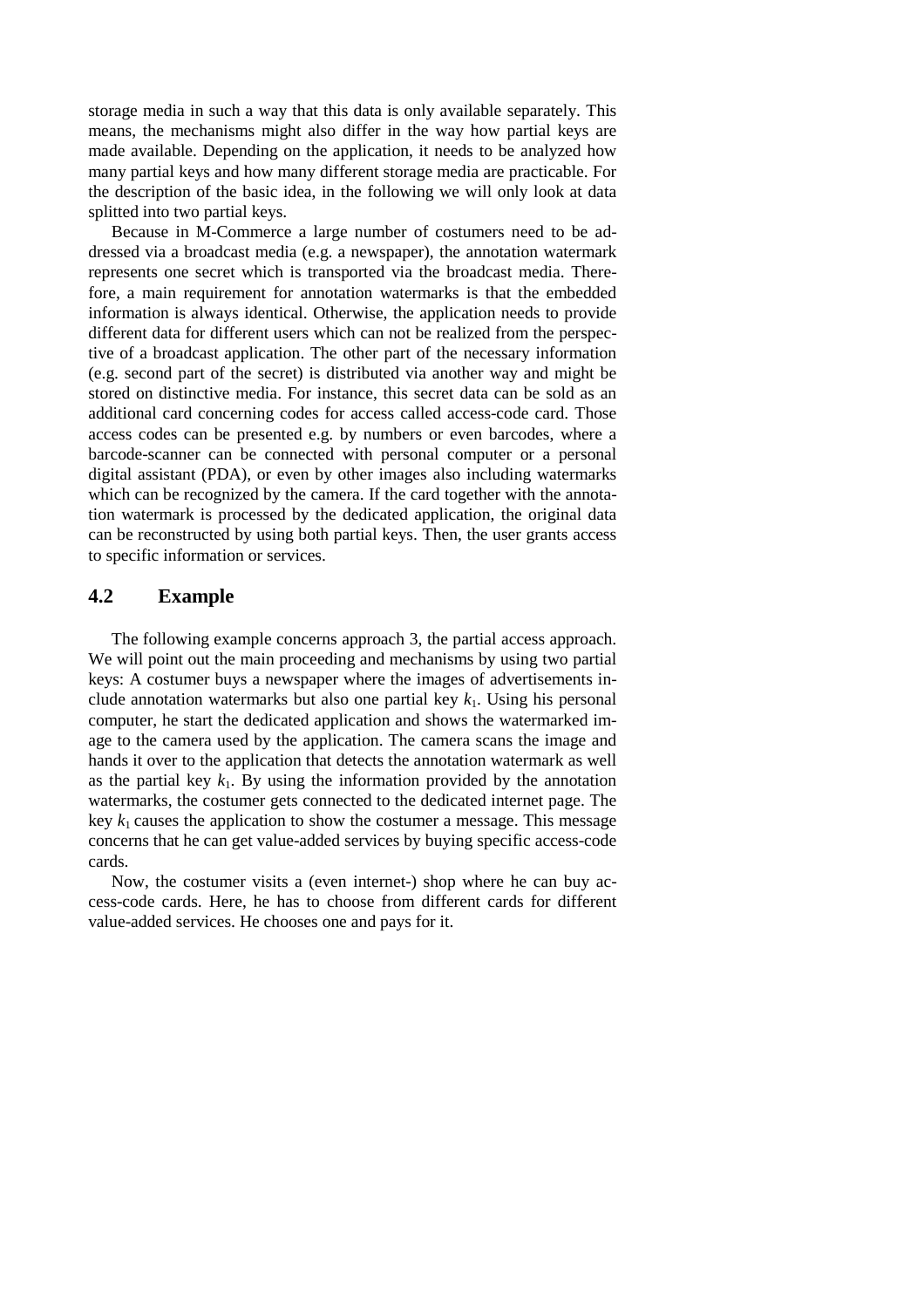Next time, the costumer additionally shows his purchased access-code card providing another partial key  $k_2$  for the specific service. This has to be done in an appropriate time window. Thus, the application reads the partial key  $k_2$  and computes  $I = f(k_1, k_2)$  by using the secret sharing scheme *f*. According to value *I*, the application grants access to the web-pages and the value-added services.

#### **4.3 Possible Attacks**

Initially, a value representing the access-right must be unique to a person who owns both the newspaper/image and the access code for additional data. This problem is easy to solve since the amount of possible values for secrets is large enough to prevent brute-force attacks.

Since access-code cards together with the watermarked image can easily be copied or handed out to other persons, there is need for additional mechanisms to prevent such a misuse. First of all we can think of an (in some circumstances anonymous) registration where each user gets a unique registration number or registration data. This data can represent a third secret of a secret splitting scheme and therefore, the data can be used as an additional secret value within a secret sharing scheme.

Another solution to prevent misuse is that an access code can only be used once. After getting access to dedicated data, the access code gets invalid and thus, useless. This method might not be accepted by the costumer because he paid for the additional value. To avoid this, an additional (external) database provided by the dedicated company or even a trustworthy party might be established for keeping track of transactions attacks (e.g. store already invalid access codes and check for misuse) and vulnerabilities resulting by open issues. Of course, this raises the question of how to ensure privacy protection of costumers – but this issue might be addressed with other methods.

A further solution to the problem mentioned above, is to change the access code by the company right after the costumer used the code. This means that an access code is only used once (like a session code) and the costumer gets another code for his next access. This is quite similar to the application of transaction numbers (TAN) well known from E-Banking. The code can also be generated after each session and then be transmitted to the costumer. This assumes, that the costumer must allow to receive specific data that must be stored on his computer.

Finally, it needs to be determined how the application is set up, especially how many secrets are needed to support the access mechanisms for valueadded services.